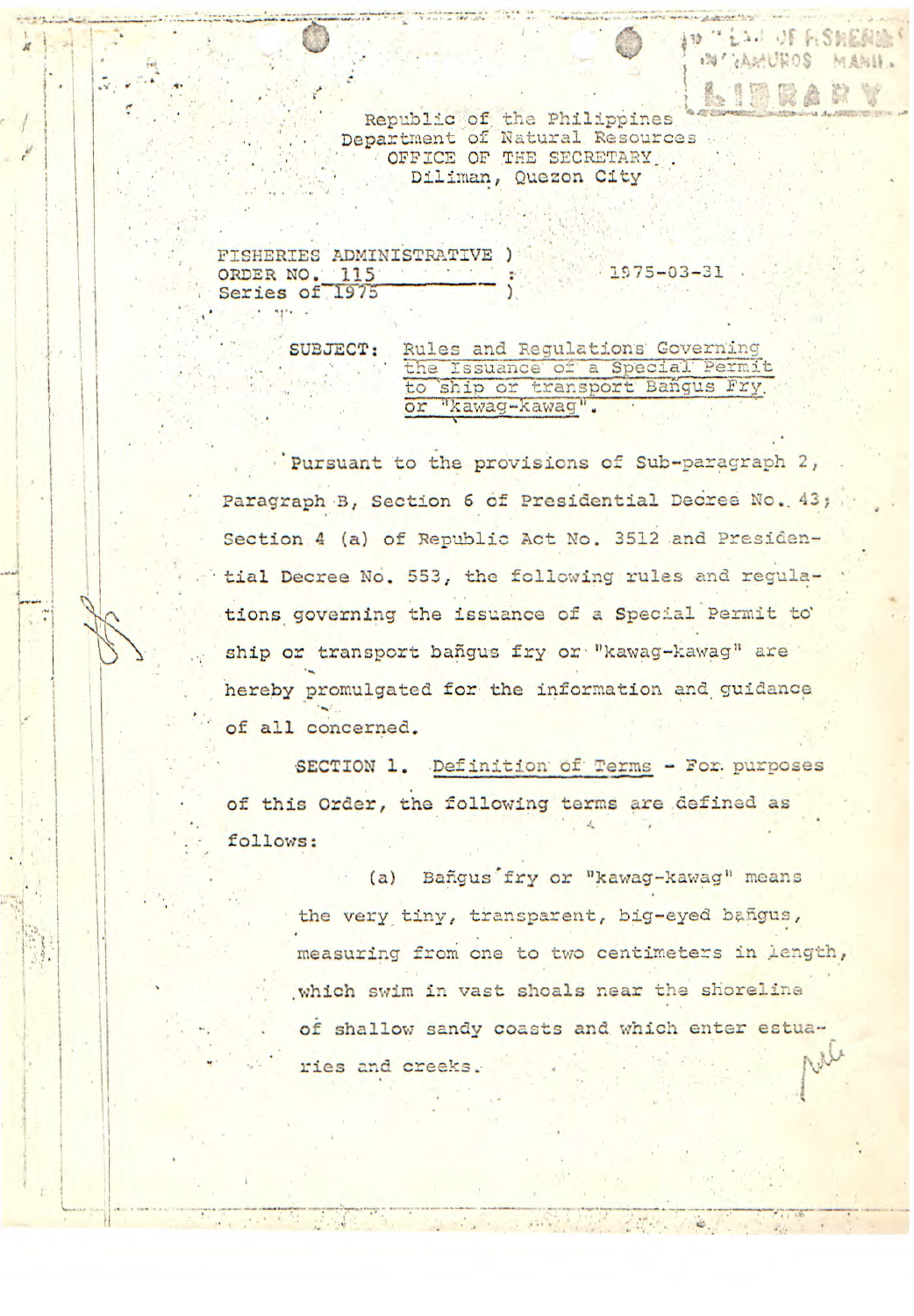(b) Ship or transport means the carrying or moving **or** causing to be carried or moved bañgus fry or "kawag-kawag" from the fry resource to its final destination for the **exclusive use** of the end-user. SECTION 2. Special Permit to ship or transport bafigus *fry* or U36wag\_kwacj\*, - **No person, cooperative,** assotiation, partnership or corporation shall ship or transport baigus fry or **"kawag-kawag** without first securing a Special. Permit from the Secretary of Natural Resources or his authorized representative.

SECTION 3. Special Permit for the exclusive use of the permittee.  $-$  A Special Permit issued under the provisions of this Order shall be for the exclusive use and benefit of the permittee or end-user for stocking purposes only. Only one special permit shall be issued for each and every fishpond or fishpen owner or operator.

SECTION 4. Duration of the Special Permit. - The Special Permit to ship or transport bangus fry or "kawagkawag" shall be in force until the volume of fry allocated. to the fishpond or fishpen owner or operator is fully utilized. and accounted for.

 $\mathbf{r} = \mathbf{r} \times \mathbf{r}$ 

*1* | <sup>2</sup> + 2-2-20 | 200 | 200 | 200 | 200 | 200 | 200 | 200 | 200 | 200 | 200 | 200 | 200 | 200 | 200 | 200 | 200 | 200 | 200 | 200 | 200 | 200 | 200 | 200 | 200 | 200 | 200 | 200 | 200 | 200 | 200 | 200 | 200 | 200 | 200

• 1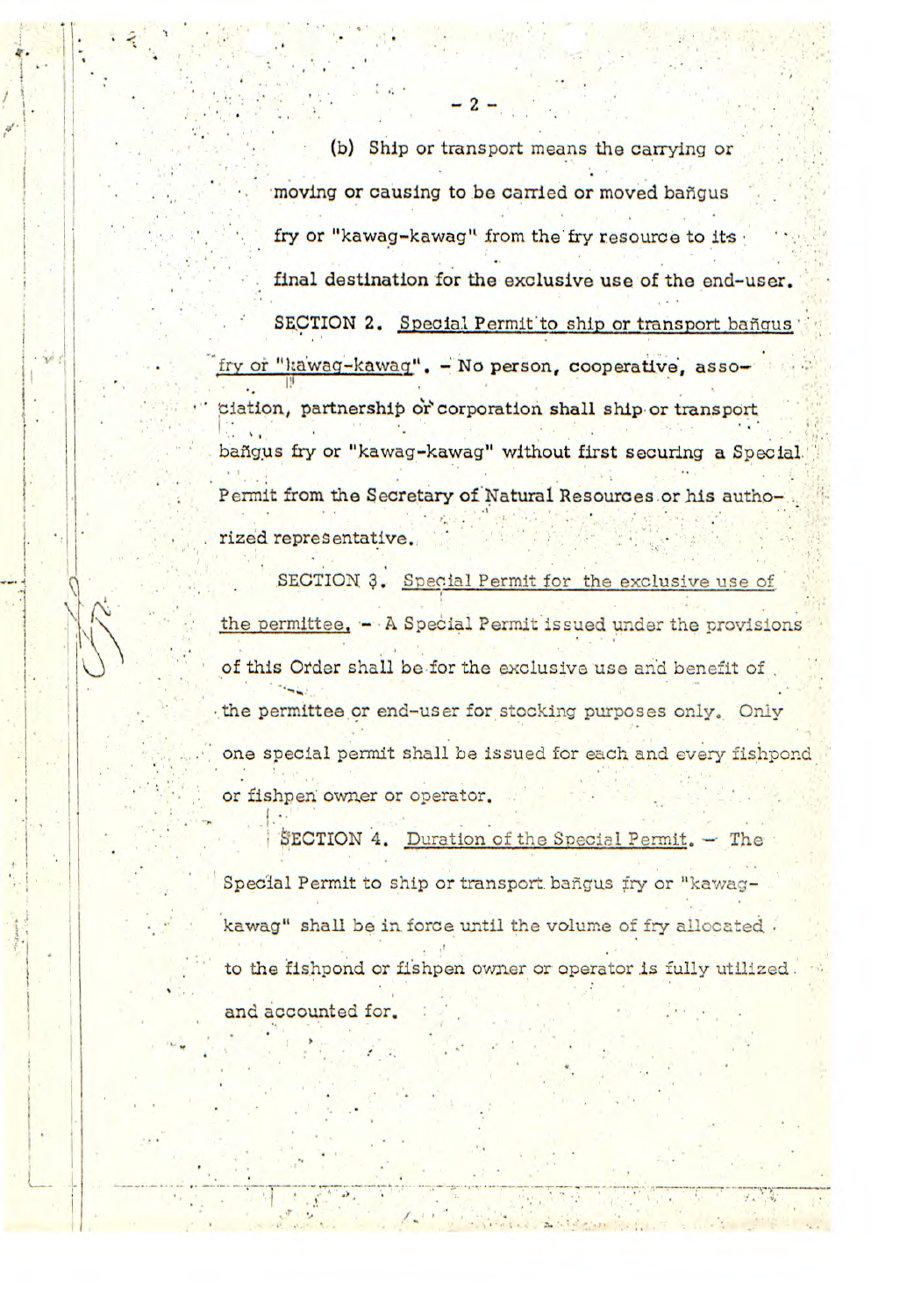SECTION 5. Who may apply. - The following may file an application to ship or transport bangus fry:

> $(a)$ Fishpond owners or operators; and

(b) Fishpen owners or operators; and

Duly authorized representative of the above  $\left( \frac{1}{2} \right)$ 

SECTION 6. Where to apply. - The application addressed to the Secretary of Natural Resources, Diliman, Quezon City, may be filed directly with the following Offices:

 $(a)$ The Secretary, Department of Natural Resources:

 $(b)$ The Director, Bureau of Fisheries and Aquatic Resources; and

 $\ddot{c}$  (c) The Regional Directors, Bureau of Fisheries and Aquatic Resources, Regional Offices.

SECTION 7. "Requirements. - The application shall be accompanied by the following documents and/or papers:

> $(a)$ In case of public fishponds, copy of fishpond lease agreement.

In case of private fishponds, copy  $(b)$ of supporting documents (TCT or lease agreement). Ne.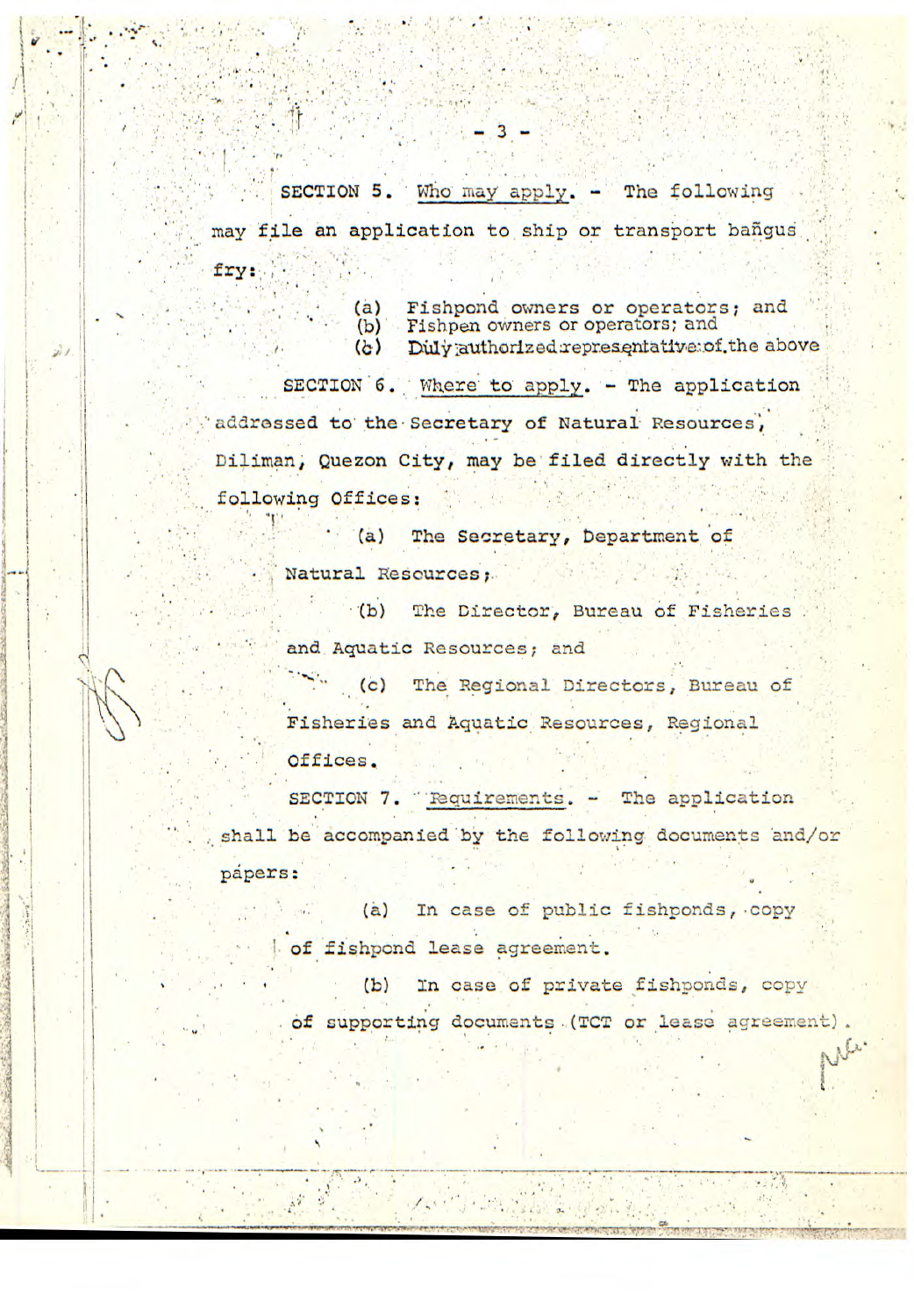In case of fishpen owner or operator, copy of BFAR license.

(d) Sketch of the fishpond area showing the nursery and other portions of the fishpond.

(e) Estimated stocking rate per hectare per season for the developed fishpond or fishpen. (f) Fry concession contract if any, showing source, quantity and price of fry.

(g) Corporation or partnership documents when applicable.

(h) Fry or fingerling contract, if any, with fishpond, fishpen or:nursery: owner or operator.

(1) Other relevant requirements that may be imposed by the Secretary of Natural Resources. SECTION 8. Inspection and verification. - Upon the filing of the application, the same shall be referred to the authorized representative of the Secretary of Natural Resources or to the Director, Bureau of Fisheries and Aquatic Resources or his authorized representative, for the necessary inspection and verification of the fishpond or

fishpen area.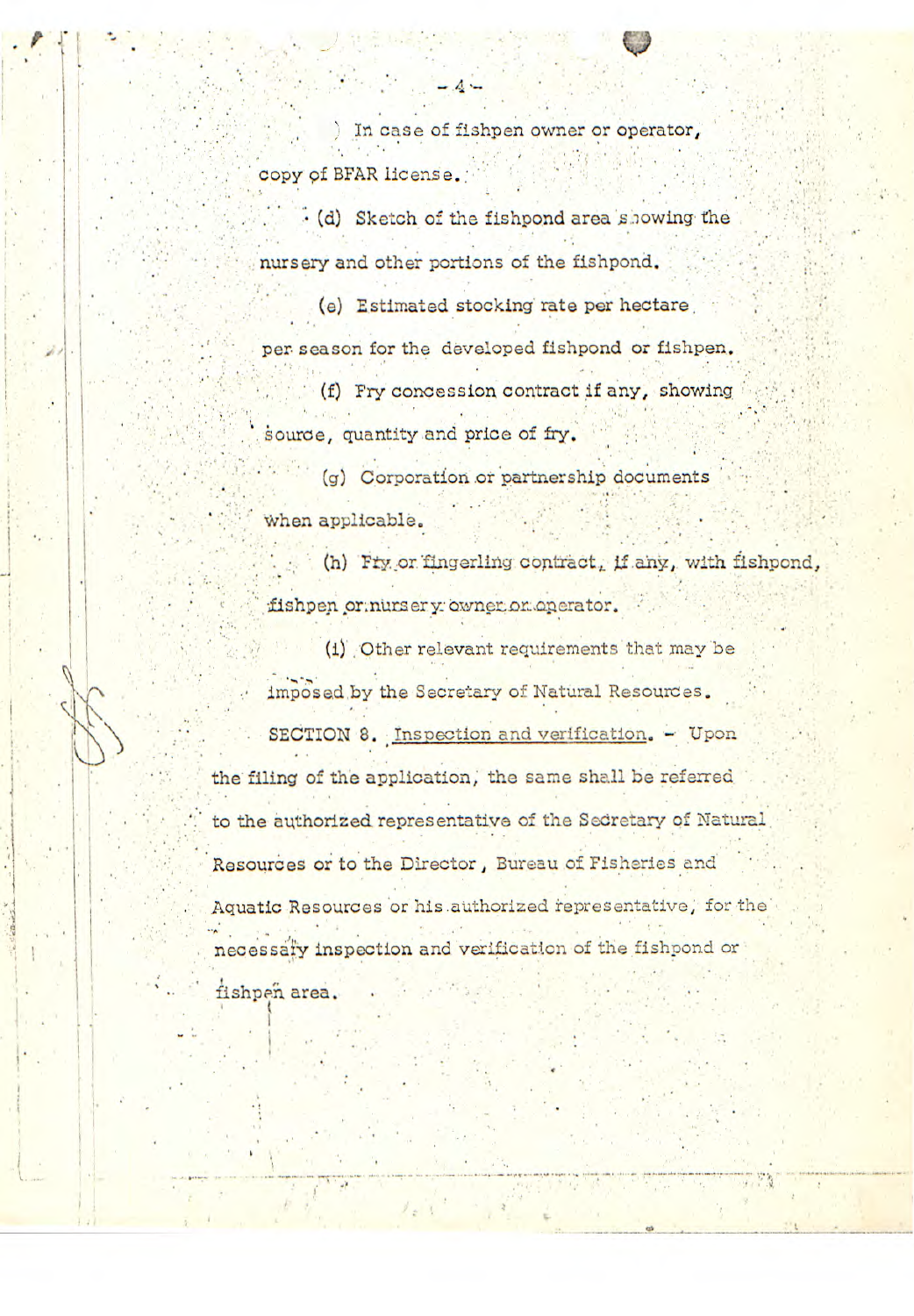SECTION 9. Approval and issuance of a Special Permit. - Upon compliance with all the requirements, a Special Permit to ship or transport bagus fry shall be issued by the Secretary of Natural Resources or his authoxized representative.

SECTION 10. Penal Clause. - Any violation of this Order shall subject the offender to a fine of not less than Five Hundred Pesos (P500.00) nor more than Five Thousand Pesos (P5,000.00) or imprisonment for not less than six (6) months nor more than five (5) years: Provided, That the Secretary of Natural Resources or the Director of Fisheries and Aquatic Resources is hereby empowered to impose an administrative fine of not more than One Thousand Pesos (P1,000.00) or to cancel the permit, or both such fine and cancellation at the discretion of the Secretary of Natural Resources or the Director of Fisheries and Aquatic Resources, upon any person, asoqiation, partnershipcooperative or corporation who shall violate this Order.

SECTION 11. Repealing Clause. - All orders, rules and regulations inconsistent herewith are revoked or amended accordingly.